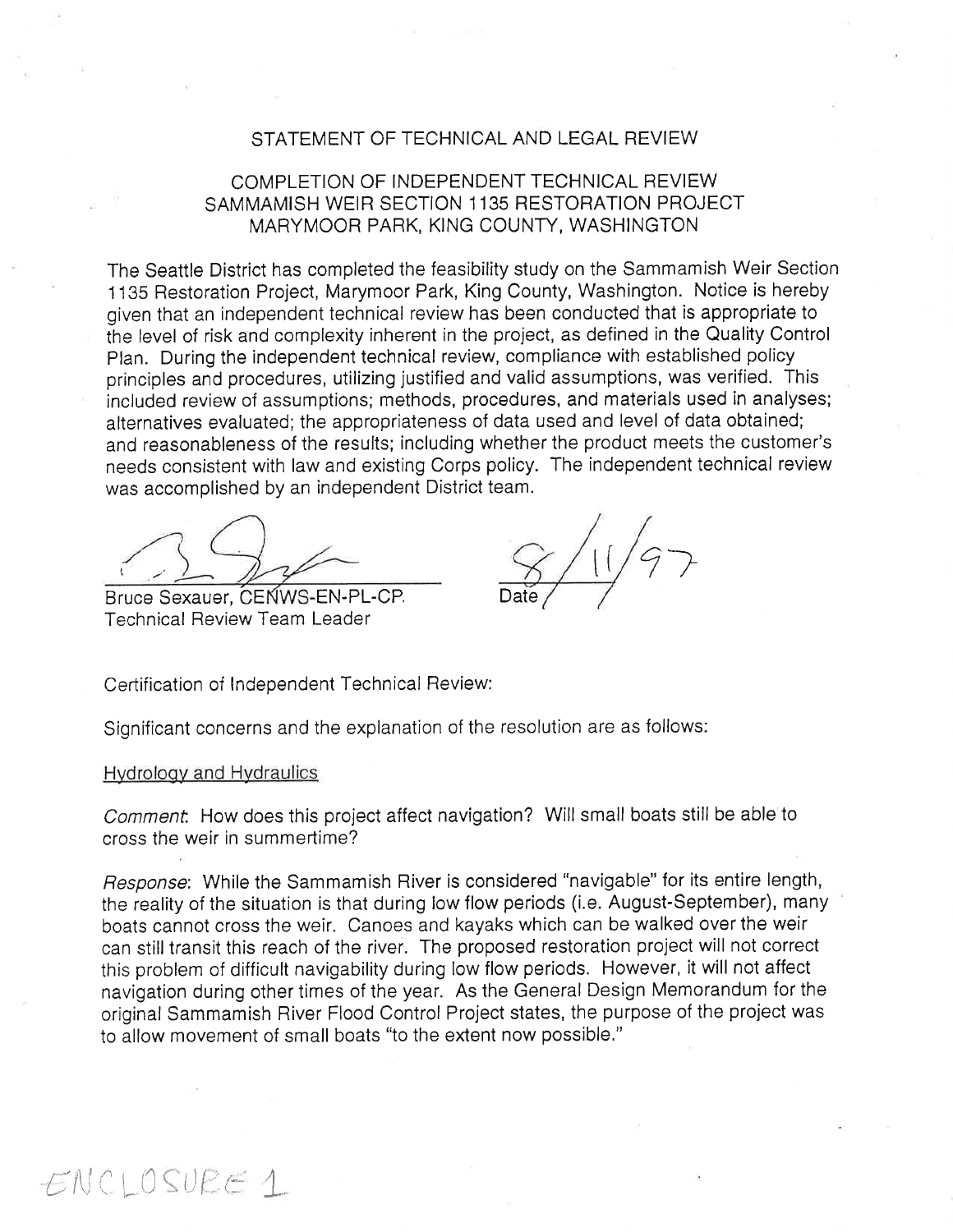Comment. The log at the downstream end of the fish resting pool needs to be held in place with more than quarry spalls. At high flows the log wilifioat to the surface and float downstream.

Response: Concur. Drawings have been revised to include a "deadman" anchor (log or ecology blocks with cables) for the pool outlet log.

Comment. There may be impacts on the summer low lake level (Lake Sammamish) and w'nter high lake level from the weir modifications and the proposed vegetation. These need to be discussed in the report.

Response: Additional information has been provided in the fact sheet. Effects are expected to be extremely minor. The modified weir will cause high lake levels during normal spring and summer flows (35-100 cfs). Lake residents currently complain about the lake level being too low for their docks, piers, etc. during summer months. During 2-10 year high flows, the lake levels will be slightly raised (>6 inches). These flows are adequately conveyed by the river channel and flooding does not occur during these events, nor will it after project construction. At higher flows (>10 year event), there is no discernible effect on lake levels.

Comment. This project will improve fish passage at the weir, but does not address fish passage problems in the 1400 foot long transition area downstream of the weir. Why?

Response: lmprovements for fish passage in the transition area were evaluated initially in the planning process. lt was determined that the more critical passage problem was at the weir. lmprovements downstream of the weir (and proposed pool) were not justified because the benefits of providing better habitat would not be significant and the costs were significantly higher.

### **Economics**

Commenf. A financing plan and statement of sponsor's financial capability needs to be attached to fact sheet.

Response: Concur. King County's letter stating that they do have the necessary funds set aside in the FY97 budget for this project is attached.

Comment. The fact sheet should be more clear in stating why a full scale incremental analysis was not completed.

Response: Concur. The fact sheet has been revised to state that several alternatives were evaluated initially for their benefits versus costs, at the request of the local sponsor. The proposed project clearly provides the most benefits at the least cost (and is a small project), therefore, an incremental analysis was not justified for a project of this small scale.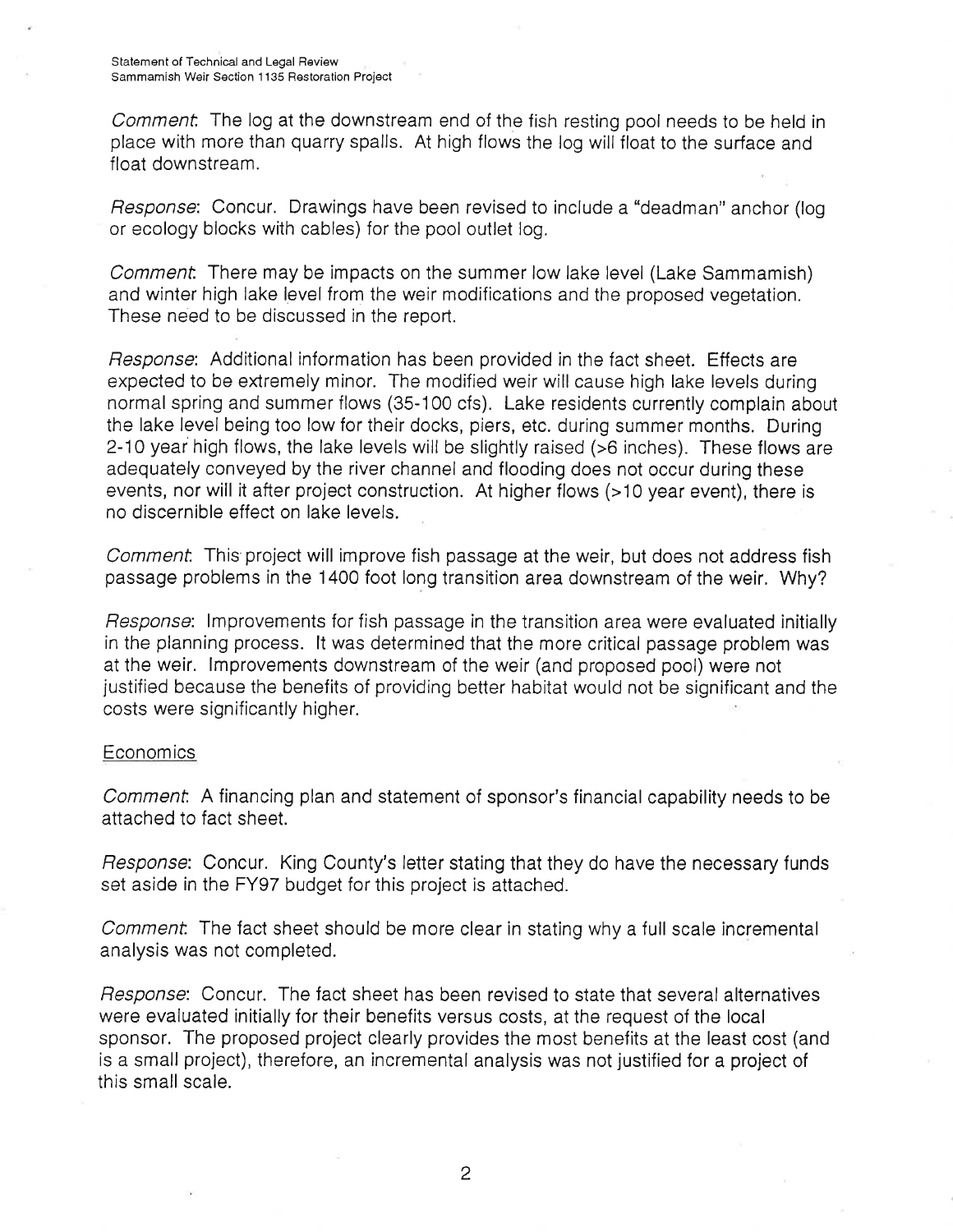### Environmental

Comment. A consistency statement (or table) needs to be provided to show differences, if any, between the early and current versions of the fact sheet.

Response: Concur. A consistency table has been added to the fact sheet that explains changes that have occurred since early versions of the fact sheet.

Comment. Is there a monitoring plan?

Response: Yes, it is detailed in the Environmental Assessment, Section 7.0. The monitoring plan is at an appropriate level for a small project.

### Civil Design

Comment. Is the proposed fencing sufficient to keep dogs out of the newly planted areas?

Response: The Corps and the local sponsor recognize that the proposed fencing will not keep all dogs or humans out of the newly restored bank zones. However, the fencing was requested by the local sponsor to be consistent with current fencing in the park. The heíght of the cross planks was coordinated with an active dog owner group to determine how to keep most dogs out. Further educational efforts planned by the local sponsor will encourage users to stay on the traíl and use the designated access locations to the river.

Comment. Is gravel sufficient to keep the removable post sections in alignment?

Response: The local sponsor has requested gravel, because the removable post sections will only be moved once per year at the most frequent.

Comment. Need to add notes or drawing of proposed water diversion plan during weir modifications.

Response: Note has been added that indicates a temporary channel with a diversion pipe will be excavated on the left bank of the river prior to weír construction work commencing. Sandbagging will be used to isolate the weir during construction.

#### Real Estate

Comment. The fact sheet does not clarify the local sponsor's existing interest in the project lands.

Response: Concur. The fact sheet has been revised to state that the local sponsor does own the lands in fee title. lt is a King County park. There are no other land owners. King County will provide title information when they certify the lands.

3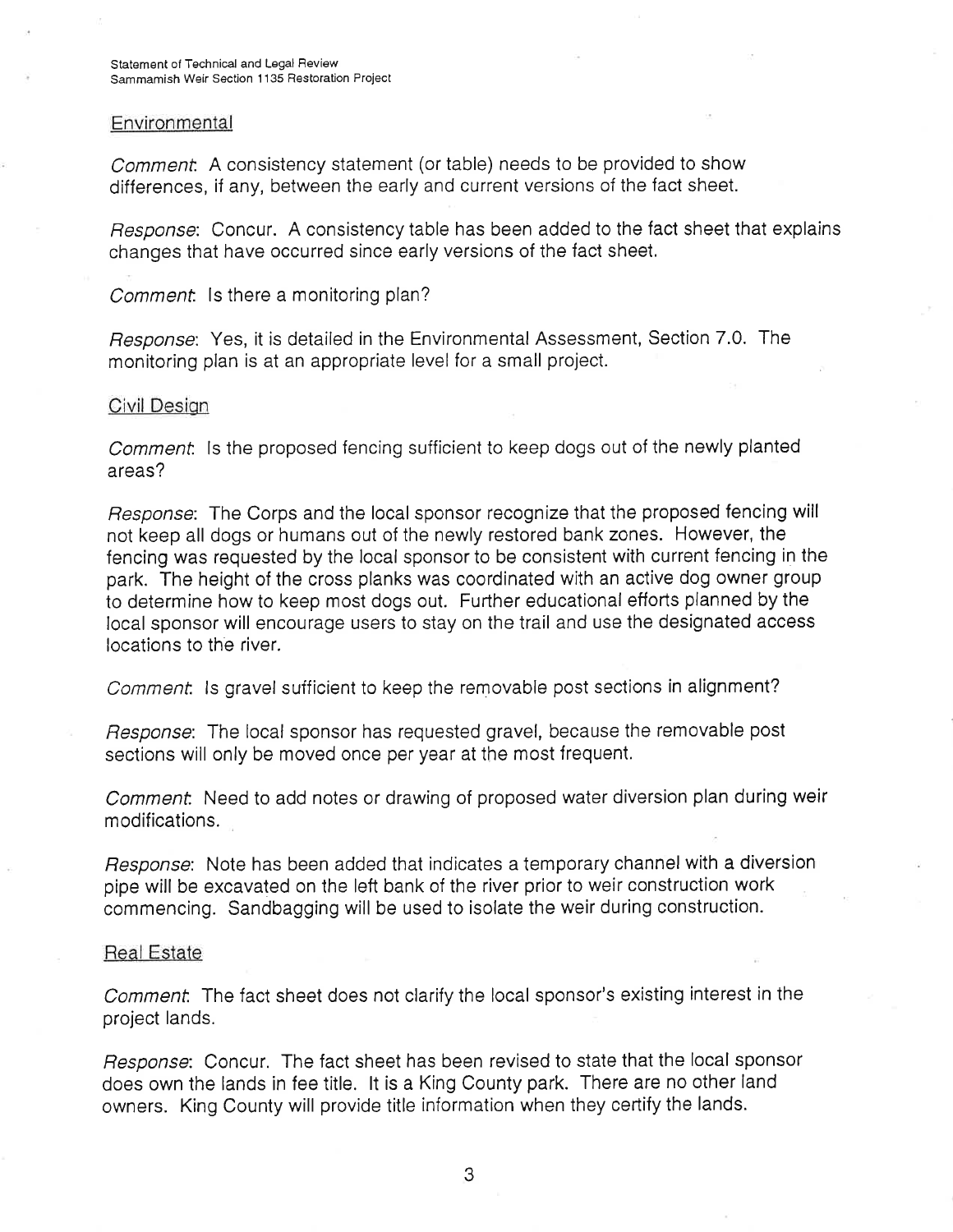Comment. Total area needed for the project needs to be stated in the fact sheet.

Response: Concur. The fact sheet has been revised to state that the total project area is 1.9 acres. The lands needed for construction access and staging are 1.6 acres, since 0.3 acres was previously provided as part of the Sammamish River Flood Control Project.

Comment. A letter sent to the local sponsor in April 1997 stated that the lands would be needed for 7 months. ls that correct, considering that you are proposing to construct the bank improvements this fall and the weir modifications in the summer of <sup>1</sup>998?

Response: The local sponsor and the Corps have agreed that the lands will be needed for a time period between 12-18 months. The current cost estimate reflects land credit for 1B months. At the time the PCA is executed, the exact crediting will be adjusted to reflect the appropriate construction time period.

#### **Structures**

Comment. Provide a map of the park and location of work area. Provide clarification of staging and construction areas.

Response: Concur. A park map has been included with staging and construction areas marked.

Comment. Clarify excavation of weir and likelihood of new grouted riprap bonding with the old material.

Response: Concur. Excavation of old weir surface will be between 6-12 inches to ensure a clean surface to bond the new grouted riprap to.

Comment. Provide a note that all workmen working in flowing water must wear an approved flotation device and all work shall be accomplished in accordance with applicable provisions of the US Army Corps of Engineers Safety and Health Requirements Manual, EM 385-1-1, 3 Sept 1996.

Response: Concur. Note has been provided.

# Cost Estimating

Comment. Bank run gravel estimate is too low.

Response: Cost estimate has been revised.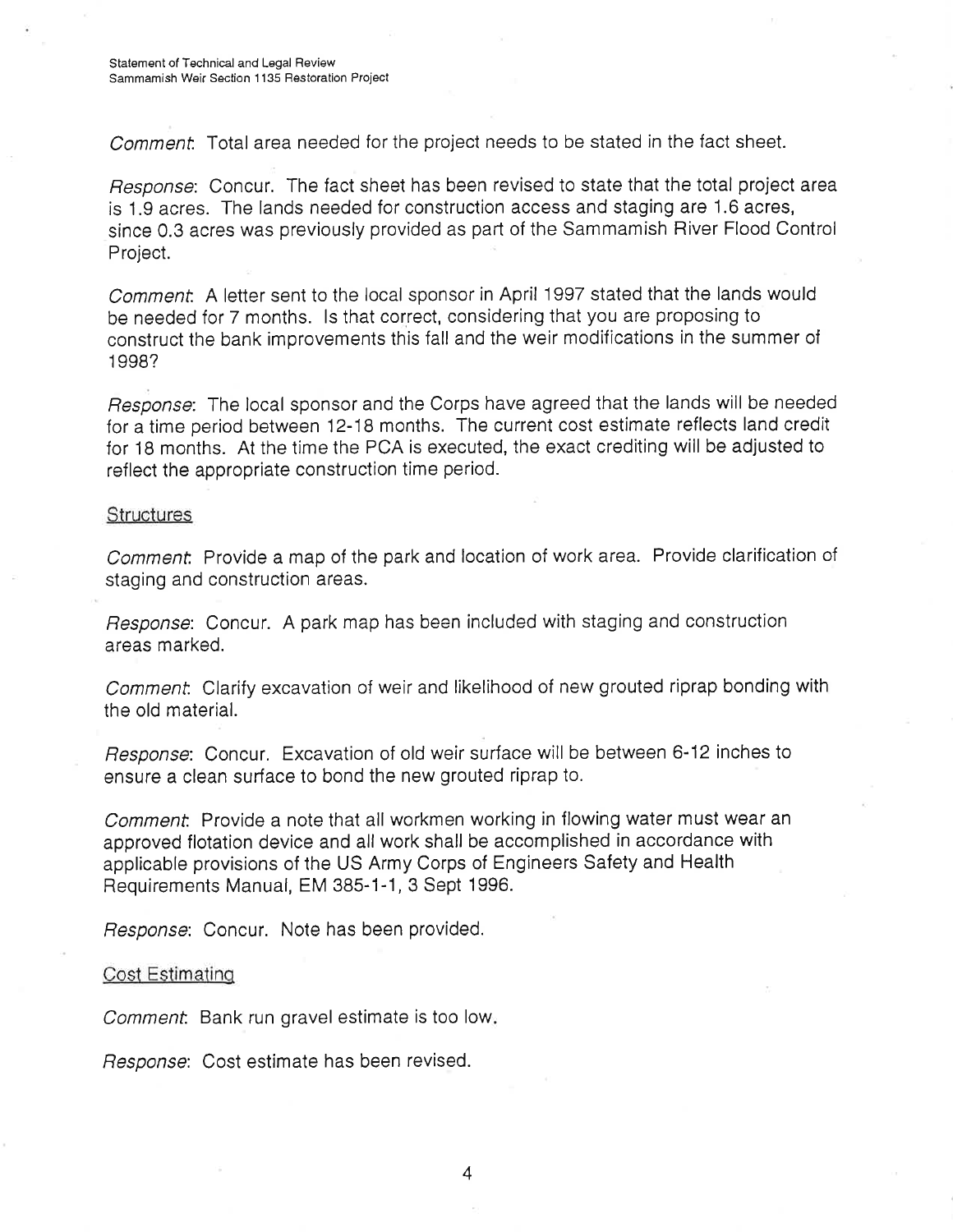#### Plan Formulation

Comment. The existing project conditions do not detail the minimum notch depth and the with project conditions only describe the channel as deeper. ls the amount of fish passage directly related to notch depth, thus making depth imporlant to determine the output of fish passage?

Response: The weir modifications will result in a typical depth of 2.25 feet through the notch, as opposed to the current condition where there is a maximum of one foot depth (at 35 cfs). Depths in the range of 2 feet are acceptable for fish passage.

Comment. The OMRR&R requirements for the project should be explained in the fact sheet. This should include, if needed, vegetation/weed control, weir modification maintenance, etc.

Response: The expected OMRR&R requirements have been provided as a separate sheet (not included in fact sheet).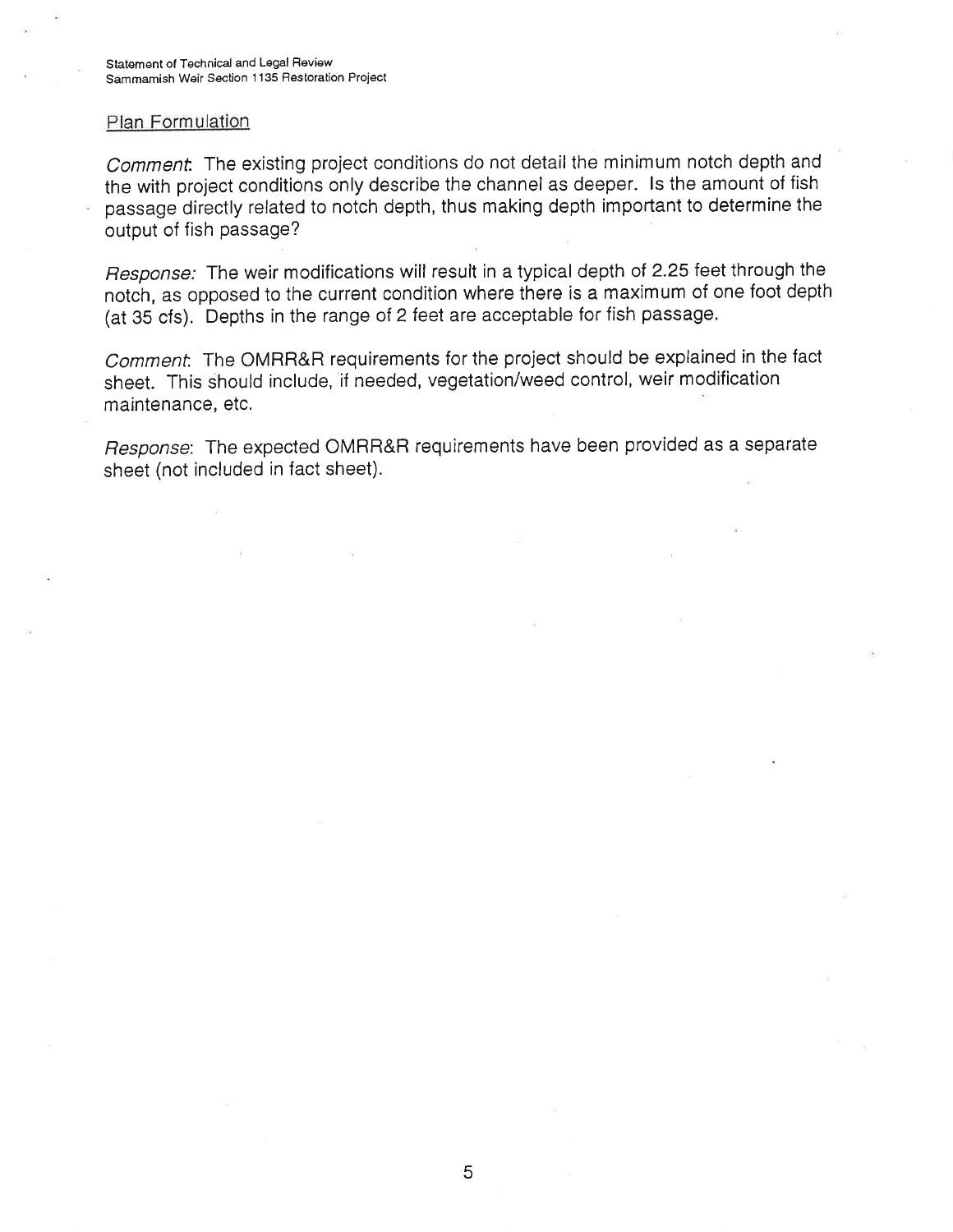Statement of Technical and Legal Review Sammamish Weir Section 1135 Restoration Project

As noted above, all concerns resulting from independent technical review of the project have been considered. The fact sheet, drawings and all associated documents required by the National Environmental Policy Act have been fully reviewed.

J. Steven Foster, P.E.

Chief Planning Branch

Date

Date

P.M. O'Dell. P.E. Chief, Engineering Division

Brian R. Applebury, P.E. Chief, Operations Division

Jeseph C. Duncan III Chief, Real Estate Division